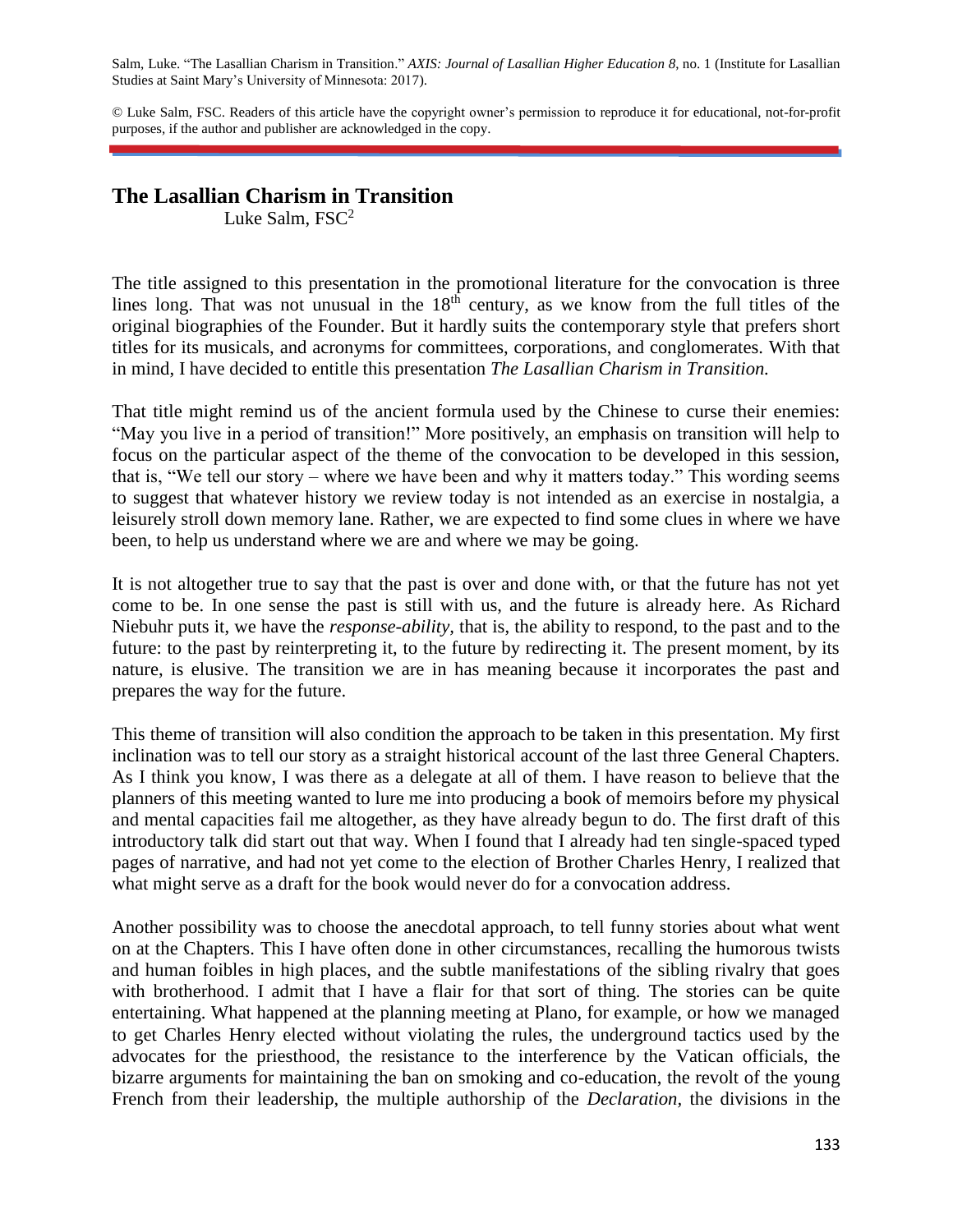General Council between Chapters, the election and administrative style of the first Spanish Superior General, and the mixed paternity of the new *Rule*. All are very interesting, but not substantive material for reflection in the days ahead. If you want to hear the stories, provided you haven't heard them already, you'll just have to wait for the book.

A third possible approach would be to compare the last three General Chapters as I experienced them. That would be easy, and I can do it right now. The  $39<sup>th</sup>$  General Chapter in 1966-1967, coming on the heels of the Second Vatican Council, was a heady experience. It was by far the most exhilarating, the most revolutionary, the most productive of substantive texts, and certainly the most unambiguous of the three Chapters I attended. The issues were clearly defined and so were the personalities. It was easily divided into the good guys and the bad guys, us and them, depending on where you stood on structural reform and the movement for change.

The 40<sup>th</sup> General Chapter in 1976 was unquestionably the most difficult of the three. It is easy to understand why. In the ten-year period since the previous Chapter there had been some 5,000 requests for dispensations. There was talk of division and dissension in the General Council. Rival positions among the delegates become frozen on where to put the blame for the difficulties and how to resolve them. The attempt to structure this Chapter as an exercise in discernment turned out to be a failure, and that only made the sense of frustration all the worse.

The 41<sup>st</sup> General Chapter in 1986 was ultimately the most satisfying of the three to experience. For one thing, the sense of unity in brotherhood seemed for the most part to have been restored. This Chapter was the most prayerful of the three, not only in the amount of time devoted to prayer together and the quality of it, but also in the sobering awareness that unless the Lord were to rebuild the city, we would labor in vain to rebuild it. In this context there was a realistic assessment of our situation, a consensus on the major issues, and a firm determination to work together to bring something new into being.

I trust that there is some objectivity in this comparison of the three Chapters. There is always the possibility, however, that my analysis may be conditioned by the fact that in 1966 I was 45 years old, one of the youngest delegates, the only one without a title, and a bit awed at finding myself in such an assembly. Ten years later, most of the delegates were my *coevals,* and none of them calculated to inspire awe. By 1986 I was shocked to find myself looked upon as a venerable old man, the oldest English-speaking delegate, and the eighth oldest in the Chapter. The Visitors representing their Districts looked to me like a bunch of young kids.

## **The Journey Not Yet Completed**

So much for the history, the anecdotes, and the comparative analysis. We now turn to the more difficult part: how to understand the meaning of all that has happened to us since 1967. We were convinced at the time that the Spirit was guiding the Institute, and we are convinced of it now. But it may be that the Spirit has been leading us all along in directions we would never consciously have chosen for ourselves. This reminds us of the oft-quoted statement of the Founder that, had he known at the beginning of his involvement with the teachers where it would lead him, he never would have had the courage to take the first step. We can identify, too, with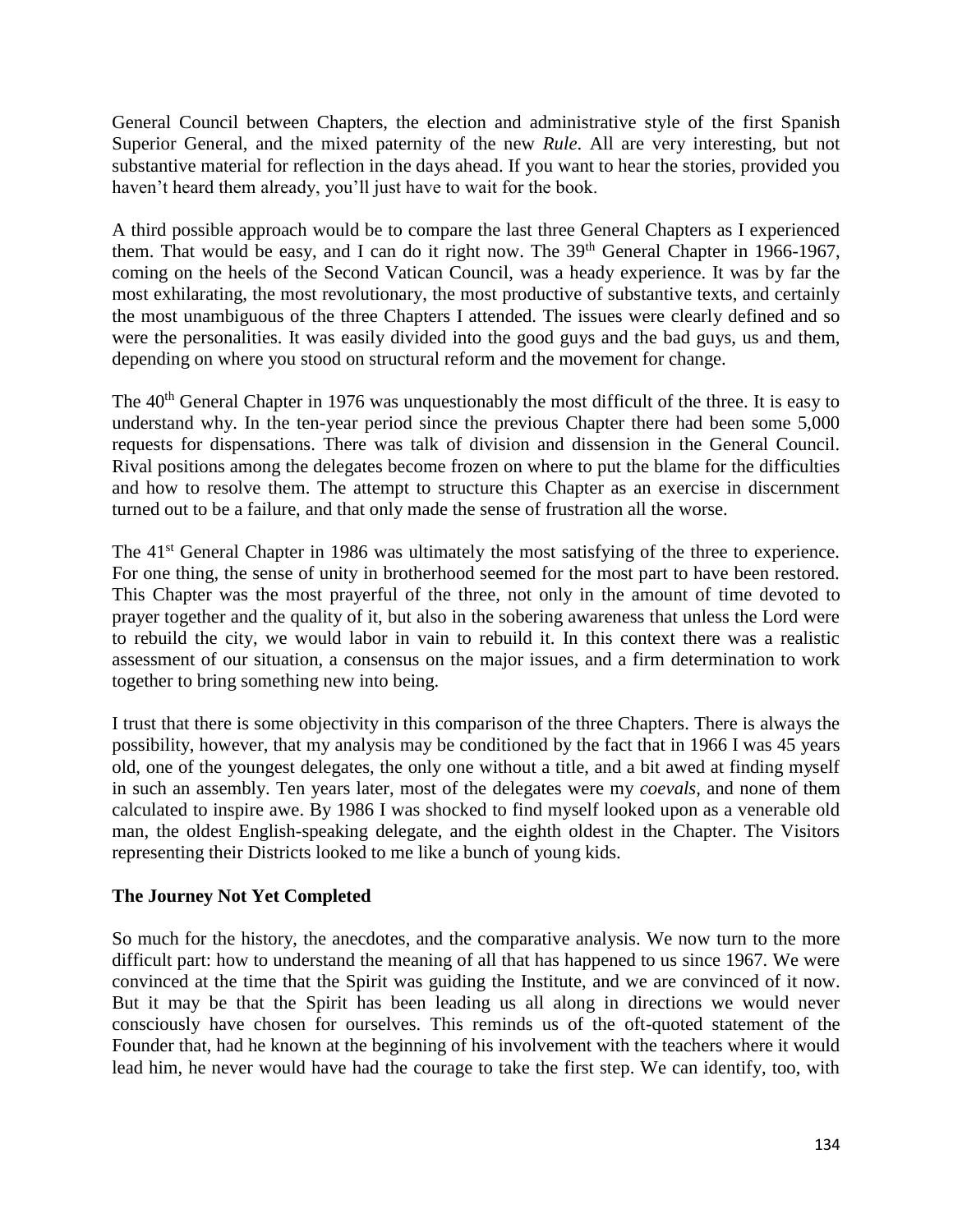Saint Barnabas, whose faith, the Founder tells us in his meditation, led him to set forth to preach the Gospel like someone going out into the open sea without sail and without oars.

However, at the conclusion of the 39<sup>th</sup> General Chapter in 1967, we did not think of ourselves as setting forth without sail or oars, but quite the contrary. We felt that we had a fully equipped ship, set on a course that was clearly charted in precisely worded documents, including an updated experimental *Rule* and a profoundly challenging *Declaration* to proclaim our identity and purpose to the contemporary world.

To my mind, there are two reasons why we were not quite as equipped for the journey as we thought. In the first place, the progressive optimism experienced in the Chapter was not the experience of the majority of the Brothers. There was no preparation at the grass roots for the radical character of the change that was under way. After the Chapter, there was no adequate educational program to communicate to the Brothers the concrete significance for their lives and of the Chapter's program for adaptation and renewal. Lulled into indifference by a long tradition of passive response to Chapter decisions, the Districts, communities, and individual Brothers were ill-prepared to cope with the initiative that was being handed over to them by a new and revolutionary kind of Chapter.

A second reason may have been that, even for the delegates, the decisions of the renewal Chapter, as it came to be called, were perceived as the end term of a process rather than a beginning. The revised experimental *Rule* and the *Declaration* were thought to provide adequate motivation for the Brothers to lead a responsible religious life in a changing world, to establish stable structures of government based on the principle of subsidiarity, and to remove all questions about the nature, purpose, and identity of the Institute – and the Brother – in the modern world. Subsequent events have shown that the significance of the 1966 Chapter lies, rather, in the fact that these questions were raised, rather than definitively answered.

I should like, therefore, to comment in some detail on four decisions of the Chapter of 1966-1967 that have effectively set the Institute on a journey whose course we did not foresee at the time and whose end is not yet in sight.<sup>3</sup> These decisions are:

- 1. the adoption of the principle of subsidiarity in government,
- 2. the election of Brother Charles Henry as Superior General,
- 3. the rejection of the priesthood, and
- 4. the formal reception by the Institute of the teaching of the Second Vatican Council on religious life.

## *Subsidiarity*

So many complaints about imposed uniformity and centralized authority were circulating in the early days of the 1966 Chapter. Position papers of such substance had been prepared by our American Brothers, that the Chapter was led very early on to adopt as a principle that subsidiarity would determine the reorganized structure for the government of the Institute. As one old assistant said at the time, "All we need now is good strong superiors to enforce it!" That proved to be a prophetic remark in light of the subsequent failure to appreciate the intent and the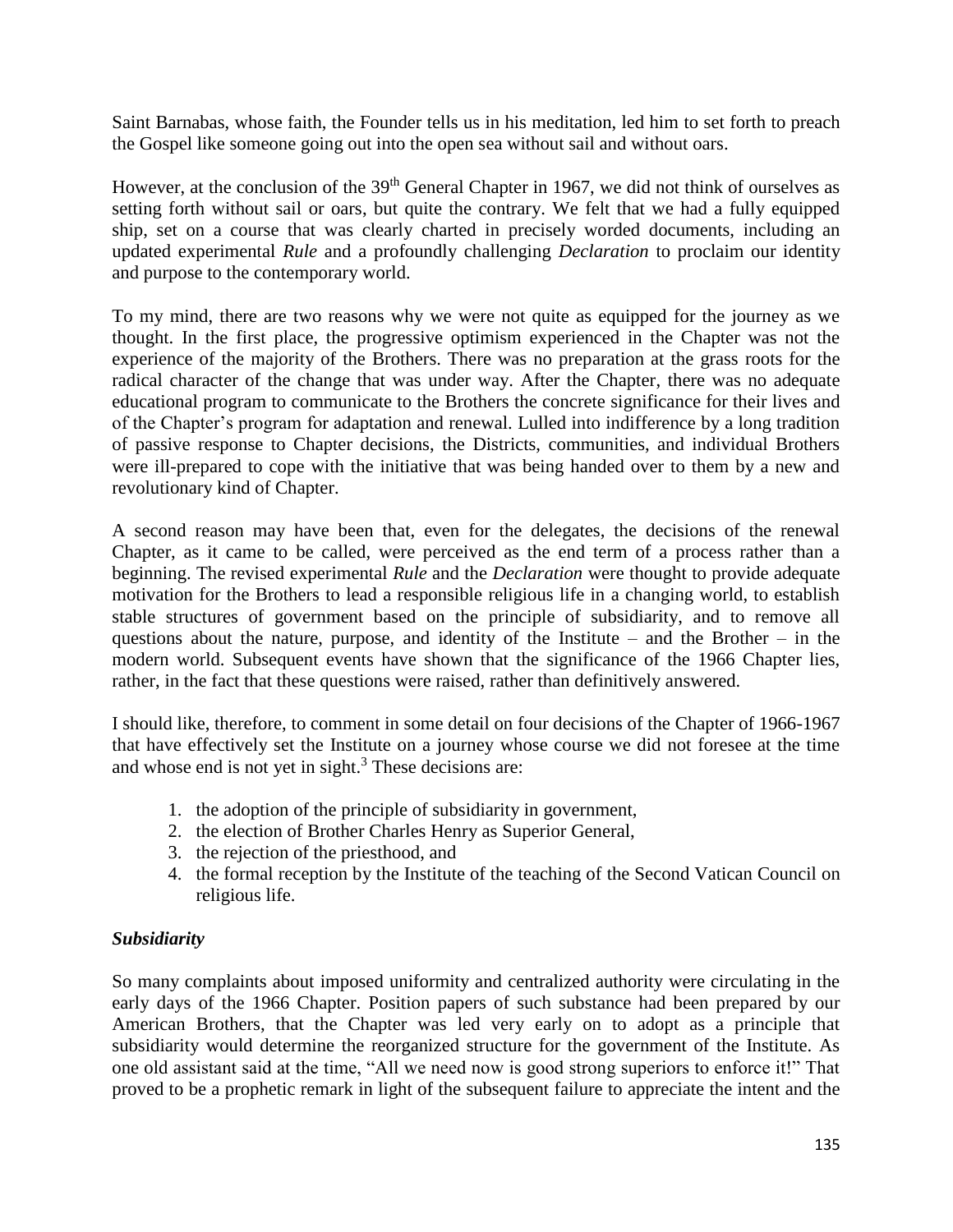implications of the principle. For some it was interpreted in the language of the time as "do your own thing." For others it meant that the tyranny of the center was replaced by tyranny at the local level.

In any case, it did not take long for the traditional structures to collapse. Superiors often found themselves powerless to act, while individual preference became a crucial factor in determining both prayer life and apostolic work. It is my personal opinion that this collapse of traditional structures, together with the rationale that supported them, is the principal reason why so many Brothers asked for dispensations in the years following the Chapter. The older style of formation had put a heavy emphasis on institutional conformity. Once the institutional structures were dismantled, it is no wonder that the religious formation centered on structures started to collapse as well. It used to be said, "You keep the *Rule,* and the *Rule* will keep you." Well, for those who bought into that, when the old *Rule* was no longer there to be kept, what was there to keep them?

Another melancholy result of the turn to subsidiarity was the collapse of the external practices and symbols that bound the Institute together: a daily prayer schedule more or less the same in every part of the world, the school apostolate in our own schools as the only outlet for apostolic zeal, uniform and carefully monitored programs of formation, the traditional habit, and the anonymity of "religious" names. By the time the delegates assembled for the Chapter of 1976, it was evident that for many years a superficial conformity and uniformity had concealed fundamental differences based on language and culture, and substantial disagreement on how the Church and the Institute ought to adapt to an evolving and increasingly secular world.

Painful as these results of subsidiarity were at the time, they constituted an important experience of suffering and purification. They also set in motion a process that is still under way of rebuilding a better structure to help the Institute fulfill its mission. The Chapter of 1976, for all its divisive hesitancy in other matters, did manage to affirm community at every level as the locus for reform and revitalization. That Chapter replaced the misunderstood language of subsidiarity by a call to co-responsibility. In 1986 the concept was updated and expanded to include the idea of interdependence.

Much has yet to be done before all the ramifications of subsidiarity and interdependence are understood and implemented. Our experience has shown that not all Districts have the resources, and not all communities have the will, to make subsidiarity work. Not many Brothers are eager now to surrender the independence they have come to enjoy in the use of money and the choice of assignment. On the international level there has yet to be established a universally acceptable way for the center of the Institute in Rome to monitor and provide mutual support among the regions of the Institute. Some Districts, including our own, are fairly self-sufficient, while others are caught in a situation and tradition of almost total dependency.

If I were to signal the one specific decision of the 1976 Chapter related to subsidiarity that holds the greatest challenge to the Brothers and the most promise for the future of the Institute, it is the mandated Community Annual Program. Already a source of community renewal in many places, and still perhaps an underutilized instrument in others, the CAP, strengthened by a recommended program of personal renewal, is now an integral part of the 1987 *Rule* on Community Life. This structured opportunity for the Brothers to search out the will of God together in the local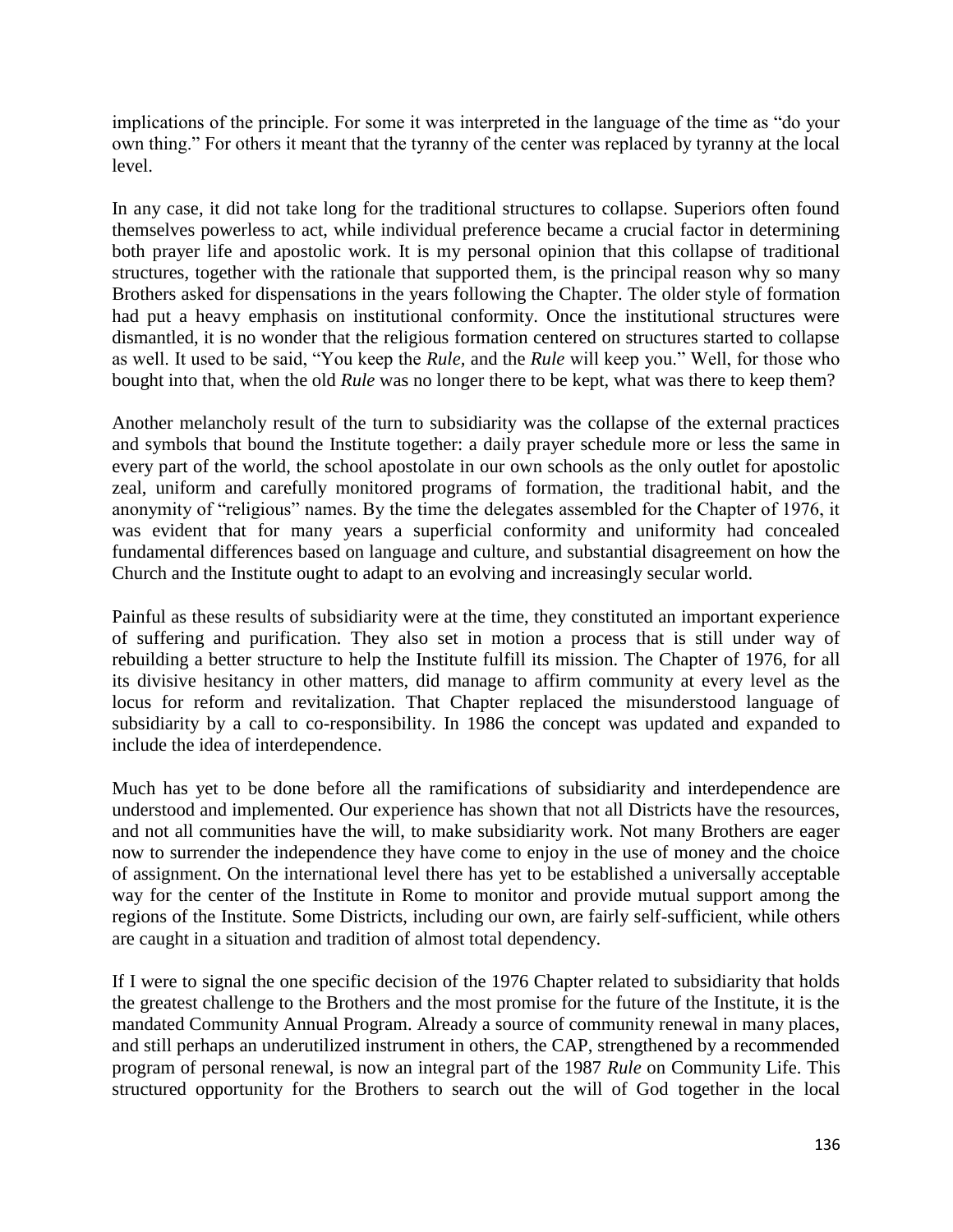situation is the best guarantee that all the language of subsidiarity, co-responsibility, and interdependence will eventually be translated into the lived experience of our brotherhood.

## *Brother Charles Henry*

A second achievement of the renewal Chapter of 1966 was the election of Brother Charles Henry Buttimer to become the first American Superior General. This event can be and has been interpreted in various ways. At its worst, the election of an American Superior with a PhD in Latin was interpreted as a way of getting even with the French Brothers for all that they inflicted on us at the turn of the century over the Latin Question. More positively, but still triumphal, was our collective pride at producing such a well-educated and humanly accessible leader to bring the Institute into the post-Second Vatican Council era. This view of the matter was reinforced by the enthusiasm and affection that the Brothers all over the world felt for Brother Charles during the ten years he was in office.

My own interpretation of that landmark election, one that continues long after the event and holds promise for the future, is that the Institute thereby had effectively embraced its international character. I developed this theme at some length in my address to the convocation six years ago, and I have no intention of repeating it all here. Suffice it to say that, in an era when ecclesiologists are talking of the emergence of a world Church, while Christians in Asia, Africa, and the Americas wait impatiently for the Church to de-Europeanize and de-Romanize, our Institute has long since become a world Institute in its leadership, its structure, and its vision for the future.

In this connection it is appropriate to recognize the contribution that Brother Charles Henry himself made to this process. Instead of Americanizing the Institute as many expected – the *agringamento* as one young Mexican Brother called it – this American Superior set about internationalizing it. No sooner was he elected Superior General than he distanced himself gently, but effectively, from the USA delegates who had used every legitimate strategy to get him elected. His Vicar General was Spanish; his closest advisers were French and Belgian; his playmates were Irish, English, and Canadian; he nominated the first Australian ever to become an Assistant; and Italian became the language and the lifestyle of the Motherhouse. About the only signs of an American influence in Rome were the newly constructed tennis courts and the installation of showers in the bedrooms.

Brother Charles brought the Institute out of its ghetto in other ways. He became actively involved in the Union of Superiors General in Rome, and helped to found a new organization of religious institutes involved in missionary work. He gave strong and effective support to institutes of religious women in their struggle for an equal voice in the Vatican deliberations pertaining to religious life. Above all, through long and exhausting journeys, he brought the Institute to the Brothers in places where no Superior General had ever been. He affirmed and exemplified the missionary character of the Institute. In Third-World countries he became the confidant and advisor of bishops, who appreciated his evident respect for the indigenous culture and the opportunities that he saw for the Institute in its educational ministry to serve the Church in the work of evangelization.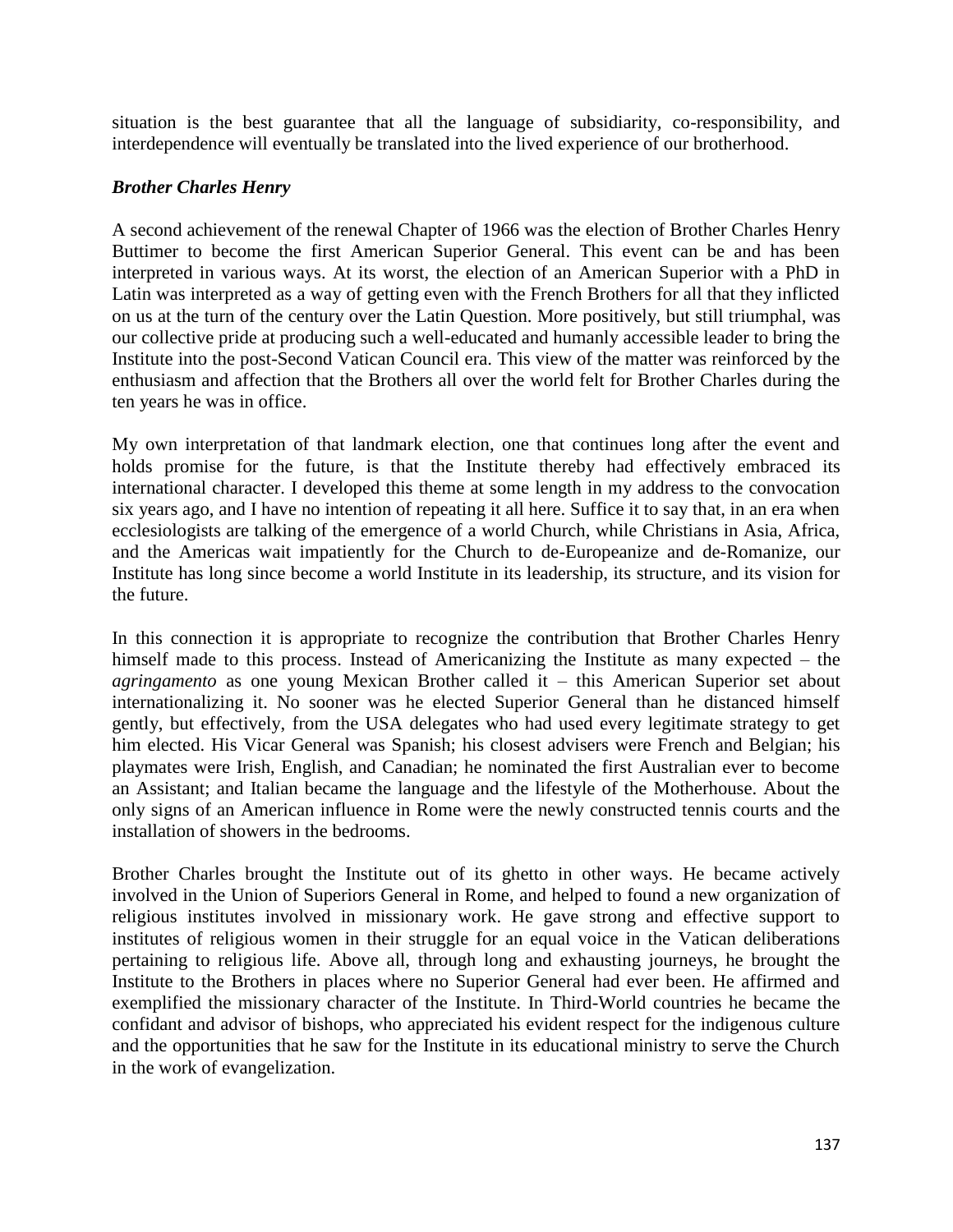The election, then, of this American Brother, which at the time was touted as the end of an era, was in reality the beginning of a new one. No Superior General since, present company included, has ever been able to stay for very long at his desk in the Motherhouse. Not only do the Superior and his Council move around themselves, they have also become pretty forceful in moving the Brothers around to places where they are needed most. The Motherhouse has become an international and polyglot center where Brothers from anywhere in the world can feel at home while they discover, at the same time, that our brotherhood cuts across linguistic and cultural barriers. This very convocation, which six years ago was pretty much an American exercise in self-sufficiency, has been transformed into a truly international event with the presence of so many and such distinguished representatives from the rest of the world.

Brother Charles Henry was a talented but complex person, as I expect the long-awaited biography of Brother Ronald Isetti will make clear. I consider Brother Charles to have been a personal friend of mine, in an uneasy and intermittent kind of a way. He certainly was an important influence on my life, as I may have been in his. It is my own conviction that the Chapter of 1966 chose the right man at the right time to guide the Institute through the difficult early years of a transition that is still in process. My point here, however, is that, independently of his personal qualities, the election of Brother Charles Henry and his subsequent term as Superior led the Institute to recognize its global character and its global mission as never before. The implications of that providential event have yet to run their course, as the center of gravity in the Institute shifts from Western Europe and North America to the Districts in the Southern hemisphere.

## *Priesthood*

The third decision of the 39<sup>th</sup> General Chapter that I should like to comment on is the formal rejection of the option of the priesthood for some Brothers and the consequent reaffirmation of the exclusively lay character of the Institute. Although the issue was never in doubt, the process by which the matter was resolved was flawed by suspicion and subterfuge. The story in all of its unpleasant details has been told and will be retold elsewhere. It is not even my intention here to dwell on the matter of the priesthood itself, but rather to highlight the subsequent issues to which it gave rise. Once again, a decision that seemed to put an end to a question served ultimately to raise more questions than it answered.

The Commission of the 1966 Chapter entrusted with studying the apostolic finality of the Institute realized from the start that it was not enough simply to reject the priesthood. What was needed was a more positive statement on the identity of the Brother and the mission of the Institute in the modern world. After months of intensive discussion, including extensive testing, debate, and compromise, the result was the remarkable *Declaration on the Brother in the World Today.*

Despite some of its dated language, it is a mistake to think of the *Declaration* as a dated document. As Brother Charles Henry wrote in his introduction, "It is in the light of the *Declaration* that we must read and understand the other texts of our General Chapter, including the *Rule* and the *Constitutions."* The definitive *Rule* of 1987 is but the end term of the process of renewed self-definition that has the *Declaration* as its foundation and point of departure. It is true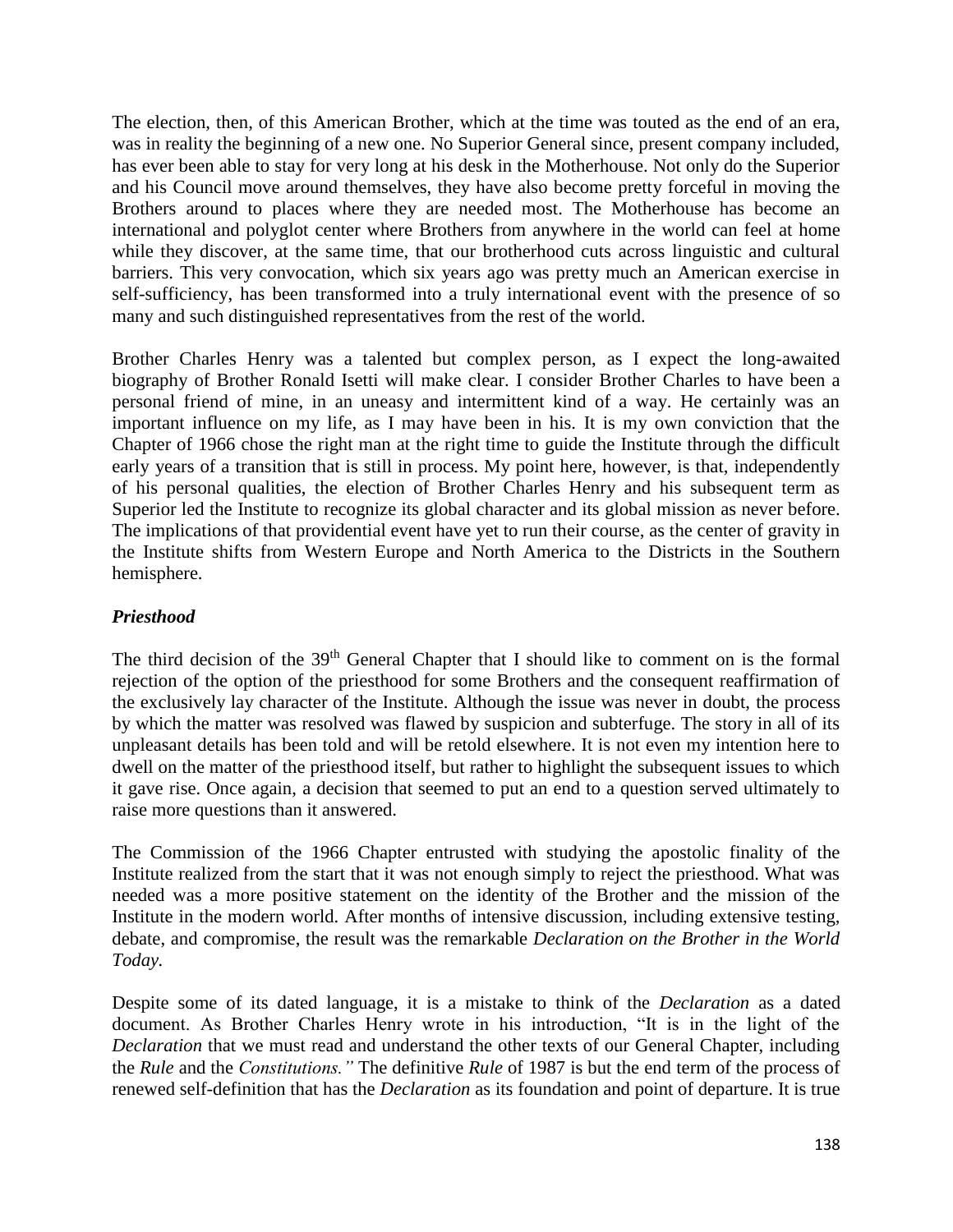to say, therefore, that to understand the *Declaration* is to understand our *Rule* as it defines our identity and our mission.

What might be helpful now, in the face of our present opportunities and difficulties, would be to undertake a systematic study of the 1987 *Rule*, using the corresponding sections of the *Declaration* as a commentary. Districts could do it, perhaps, at their Chapters; schools, perhaps, at a faculty day; communities, perhaps, while addressing the CAP; Brothers, perhaps, on retreat. It may come as a surprise to find how many of the principles enunciated in the 1987 *Rule* are anticipated and developed in the *Declaration.* I should like to comment on the enduring relevance of some of its principal themes.

The *Declaration* states unequivocally that the purpose of the Institute is apostolic. What the *Declaration* is saying in its definition of purpose, and what the new *Rule* is saying about evangelization in Chapter II, is that there is no reason for the Institute itself, or any of its specific works, to exit unless what we do contributes to the mission entrusted by Christ to the Church to spread the good news of the Gospel. That is what the Founder means when he says in his boldest terms that we are the ministers of Jesus Christ, the dispensers of God's mysteries, and in some sense the successors of the Apostles.

We are thereby challenged to ask ourselves: Why are we doing what we are doing: as a District? a school? a community? or as an individual Brother? The only theologically legitimate answer is that we are sent to bring God to the educational world and the educational world to God. Evangelization would not have surfaced as an issue at the 1986 Chapter if there were not some urgency to remind ourselves that all of our educational activity must in some concrete way contribute to the spread of the Christian Gospel. Otherwise, we might just as well go out of business.

Secondly, the *Declaration* defines the vocation of the Brother as an integration of three elements: religious consecration in an exclusively lay Institute, an apostolic mission of education, especially for the poor, and community life. Allowing for differences in the way Brothers will mix the elements, or emphasize one over the other, no Brother is living his vocation if one of the elements is missing. Twenty years later this principle finds expression in Article Ten of the new *Rule.*

I think we still have a way to go before the integration envisioned in the *Declaration* and the *Rule* becomes fully operative in the life of the Institute. We all know Brothers who live as hermits, either within or outside a community of the Institute. Then think of the hue and cry over the suggestion in the *Rule* that two hours a day be devoted to formal prayer and spiritual reading. That surely raises questions about how much our religious faith animates our zeal, especially when one compares the two hours with the time we devote to TV and other forms of recreation. Again, most Brothers do now work or have worked pretty hard, but how that derives from or relates to community life and religious consecration is not always clear. It is not my intention here to moralize or to point out abuses. I am the last person in the world to be in position to do so: the beam in my own eye keeps getting in the way. I merely want to emphasize the demand in the 1967 *Declaration* and the 1987 *Rule* to lead an integrated religious, apostolic, and community life. That challenge can still provide an agenda for us to work on in the years ahead.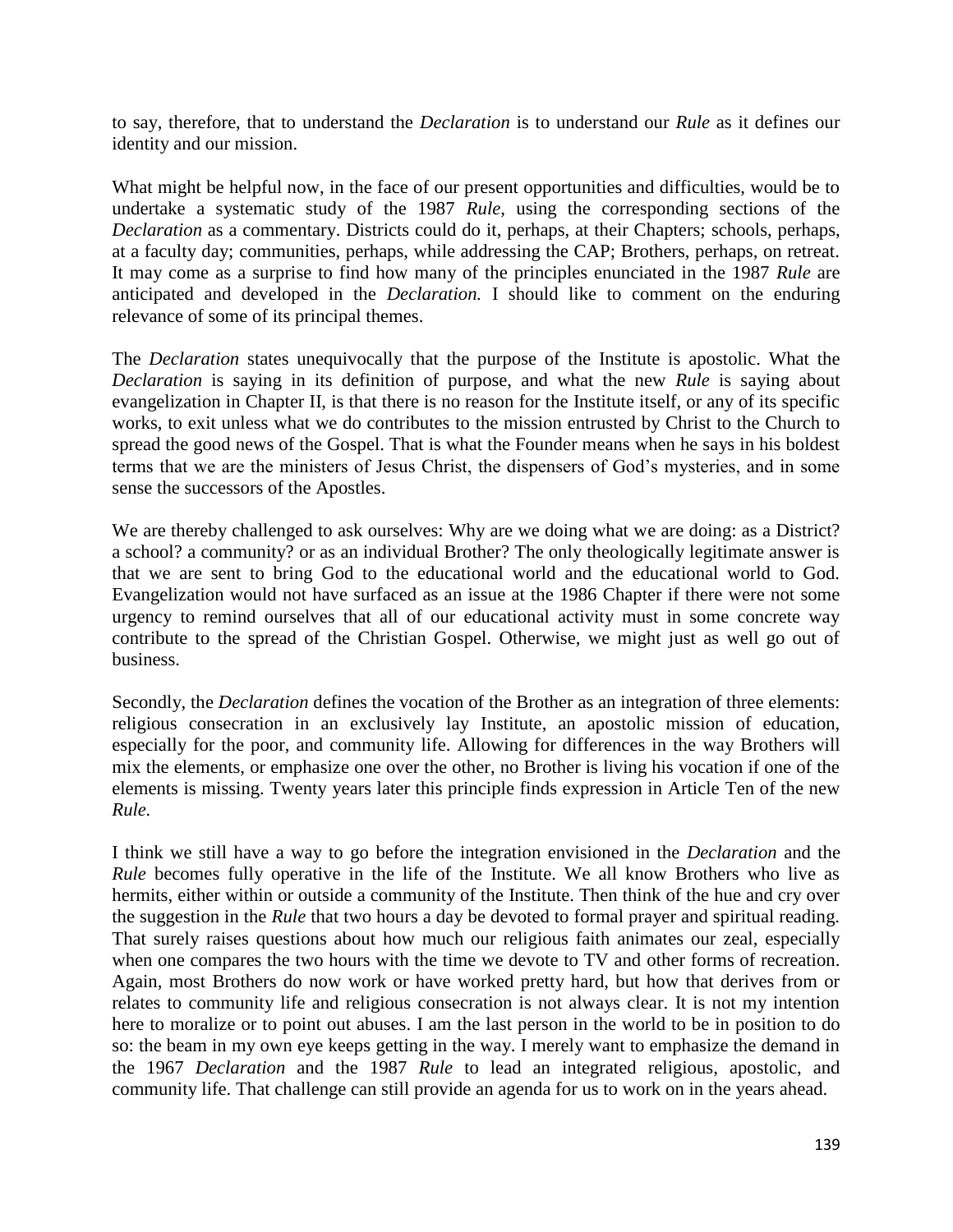The final and longest section of the *Declaration* deals with three specific aspects of our apostolic ministry of education: the service of the poor, the teaching of religion, and the school. If anything, the problems in all three areas have become more apparent over the last twenty-five years. We have become much more sensitive about the need to serve the poor, but there is not always agreement on how to devote personnel to this work without abandoning the schools. The need today for adequate training in theology and religious education has led to a situation where relatively few Brothers teach religion. As we open ourselves to wider possibilities for educational ministry beyond the school and the classroom, some of us are beginning to worry that our tradition of high standards of scholarship and effective teaching may be lost as Brothers opt for assignments in administration and counseling, or diocesan and parish ministry.

It is precisely in these areas – the service of the poor, the survival of the schools, teaching religion, and ministries apart from the school – that we are experiencing the most painful ambiguity. It is here that we are caught somewhere between where we have been and where we may be going. It could be argued that the 39<sup>th</sup> General Chapter, and the *Declaration* in particular, are part of the reason for the ambiguity about the specifics of our apostolic and educational mission. That may be true. It may even be true that we will one day need a document entitled *Beyond the Declaration.* But meanwhile, the *Declaration* does anticipate many of today's most urgent problems, and it does provide enduring principles that are still valid to help us to deal with them.

Finally, it is well to remember that the *Declaration*, with its rich analysis of our apostolic mission and identity, was elaborated as a result of our rejection of the priesthood. In the subsequent General Chapters, that remained a dead issue. Priesthood had to be relegated to an ad hoc commission in the Chapter of 1976, and in the 1986 Chapter the subject was barely mentioned. The positive result has been a better understanding of our own lay character and the unique part we can play for a more effective role of the laity in Church life and ministry. Meanwhile, despite the reluctance of Roman authorities to open the question, there has been growing support for admitting women and married persons to ordination. When and if that happens, we may have to take another look at our exclusion of the priesthood. My own feeling is that such a change in Church discipline would be an even greater reason for us to leave the ordained ministry to others and to stick to our special mission of evangelization, especially of the poor, through what we do best, namely teaching.

#### *Second Vatican Council*

The fourth and last theme I should like to develop from the Chapter of 1966-1967 concerns the directives from the Second Vatican Council on the renewal of religious life. The Council gave religious institutes three norms to guide the work of renewal: the signs of the times, the Gospel, and the charism of the Founder. Our Chapter consciously and conscientiously based its decisions on these three principles. For that reason, the importance of the Second Vatican Council for the Institute might better have been treated in the beginning of this talk. But there is good reason to put it here at the end. Those three sources of renewal can serve very well as a summary of all that has been said so far. More importantly, I am convinced that in the signs of the times, the Gospel, and the Founder, we can find the course to follow as we face the challenges that still lie ahead.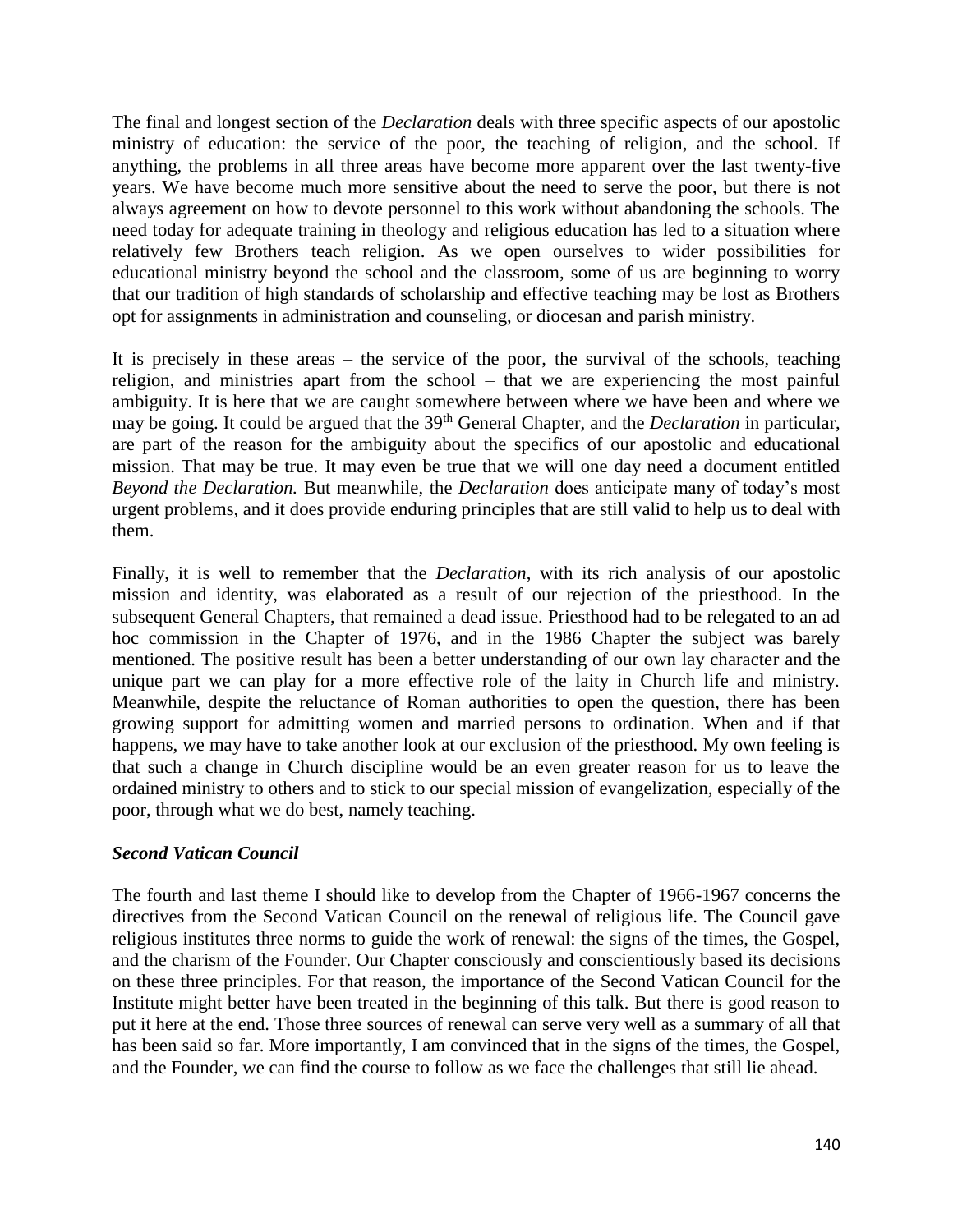The signs of the times in the last decade of this century are in some ways the same as, but in other ways very different from, what they were in the mid-1960s. What is God trying to tell us today in the signs of our times? There are the global issues following the end of the cold war, the missionary vigor of Islam, new threats to the earth's environment, the medical and moral dimensions of the AIDS epidemic, and the abortion controversy. There are other signs of our times that challenge us more directly. Is it possible that there is hidden within the vocation crisis something that the Spirit is telling us about the traditional structure of Church ministry and the active religious life? Is there some message concerning our religious brotherhood that divine providence is trying to convey in the vitality of the feminist movement and our growing sensitivity to women's issues? Has our spirit of faith motivated us, as it should, to look upon all these developments in view only of what God wants?

To my mind, the best indication that we are at least trying to read the signs of the times is the development of what we have come to call the Lasallian Family. This is a perfect example of an idea that is deeply rooted in the tradition of association inherited from the Founder, but now updated and expanded to respond to the signs of the times. We realize now that we can no longer carry on our educational mission by ourselves, much less continue to be the sole carriers to bring the vision of the Founder into the future.

This realization has come to us, I suppose, because of the limited numbers and advancing age of the Brothers. But I suspect that there is more here than a question of manpower, or even person power. As we broaden the meaning of association to include not only our educational mission, but our community life and our characteristic Lasallian spirituality, lay men and lay women now join us in a common search for a deeper understanding of our tradition and of ways to preserve and transmit it. As this movement goes forward, there is no telling what impact it may have on the structure of the Institute in the future. It seems inevitable that sooner or later we shall have to develop new and appropriate institutional forms to express the reality of what it means today to be a follower of John Baptist de La Salle.

In addition to the signs of the times, the Second Vatican Council also asks us to renew ourselves on the basis of the Gospel as our first and principal *Rule.* I do think we are beginning to hear the Gospel more attentively, to ponder it more deeply, and to take more seriously the concrete implications of its message. We have already referred to the theme of evangelization in relation to our apostolic ministry. It is appropriate also to suggest that we can evangelize others effectively only when we ourselves become thoroughly evangelized. That does not happen merely by listening to the Gospel. We must allow ourselves, as the *Rule* suggests, to be evangelized by those we serve and by the cry of those whom we cannot serve because we do not have the will or the resources to do so.

Finally, the Second Vatican Council encourages us to recover the charism of the Founder. Here is another element in Institute life that has developed significantly over the last twenty-five years and holds both hope and challenges for the future. One way to measure the extent of that development is to compare the experimental *Rule* adopted by the Chapter in 1967 with the definitive *Rule* approved in 1987. Although the Chapter in 1967 was certainly aware of the need to recover the Founder's charism, there is little in the text of the *Rule* adopted at that time to reflect its specifically Lasallian character. The religious rules elaborated immediately after the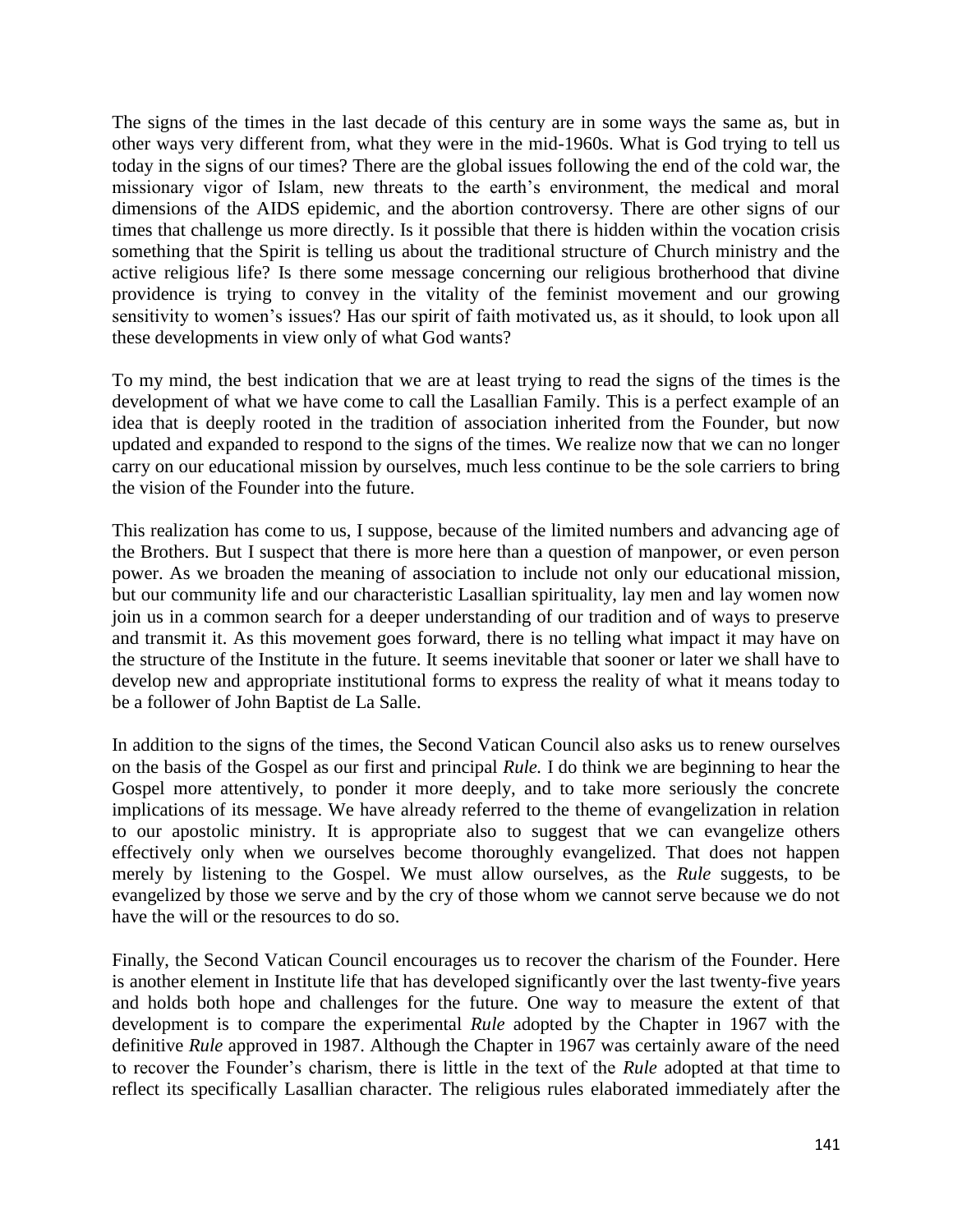Second Vatican Council, including ours, all sounded pretty much the same. When you read and study the *Rule* of 1987, however, you can see how thoroughly, in the intervening twenty years, the person and the thought of John Baptist de La Salle have penetrated the mind and heart of the Body of the Institute.

The vitalizing force of the charism of the Founder is not limited to the text of the *Rule.* Throughout the Institute worldwide there is a discernible enthusiasm for rediscovering, or discovering for the first time, the riches to be found in the life, the work, the writings, and the vision of Saint John Baptist de La Salle. Despite all of the regional and cultural differences, the structures of self-determination and subsidiarity, it seems that it is more and more the Founder who serves as the principal bond of unity holding the Institute together.

This recovery of the Founder has substance and depth, thanks to the program of Lasallian studies providentially set in motion by the foresight of Brother Maurice Hermans as long ago as the Chapter of 1956. It has been carried through by the diligent research and reflection of Brothers such as Léon Aroz, Yves Poutet, Michel Sauvage, and our own Miguel Campos. Brother Joseph Schmidt and his program of Lasallian Publications, together with the Christian Brothers Publications sponsored by the Regional Conference of Visitors, are finally getting the best of this material into the hands of the English-speaking Brothers.

Now that the research and reflection have produced such impressive results, and as translations and thematic studies of the results become increasingly available, the process of dissemination and assimilation of the Founder's characteristic genius must continue and be stepped up. Now, the need is for new talent, especially some younger Brothers, to become involved in this work at every level. A movement that holds so much promise for the Institute and the whole Lasallian Family cannot be allowed to lose its momentum.

## **Conclusion**

This presentation may have been painfully long, but the conclusion can be mercifully brief. We have been asked to reflect today on where we have been and why it matters today. I have offered some reflections on four of the critical decisions taken by our renewal Chapter some twenty-five years ago: the adoption of the principle of subsidiarity in government, the election of Brother Charles Henry, the affirmation of our exclusively lay character, and the acceptance of the program for renewal proposed by the Second Vatican Council.

All of this matters today. Even though we may still be in a period of transition, still in some sense at sea without sail and without oars, to use again the Founder's image of Saint Barnabas, I have suggested that the decisions taken by the Body of the Institute represented in the  $39<sup>th</sup>$ General Chapter can yet help us chart a course into the unknown that lies ahead. In our transition from where we have been to where we may be going, subsidiarity continues to challenge us to accept our co-responsibility and interdependence; the election of the first American Superior General continues to challenge us to recognize and develop the international and missionary character of the Institute; the rejection of the priesthood continues to challenge us to refine and integrate our sense of identity and mission as they are elaborated in the *Declaration;* the reception of the Second Vatican Council continues to challenge us to read the signs of our times,